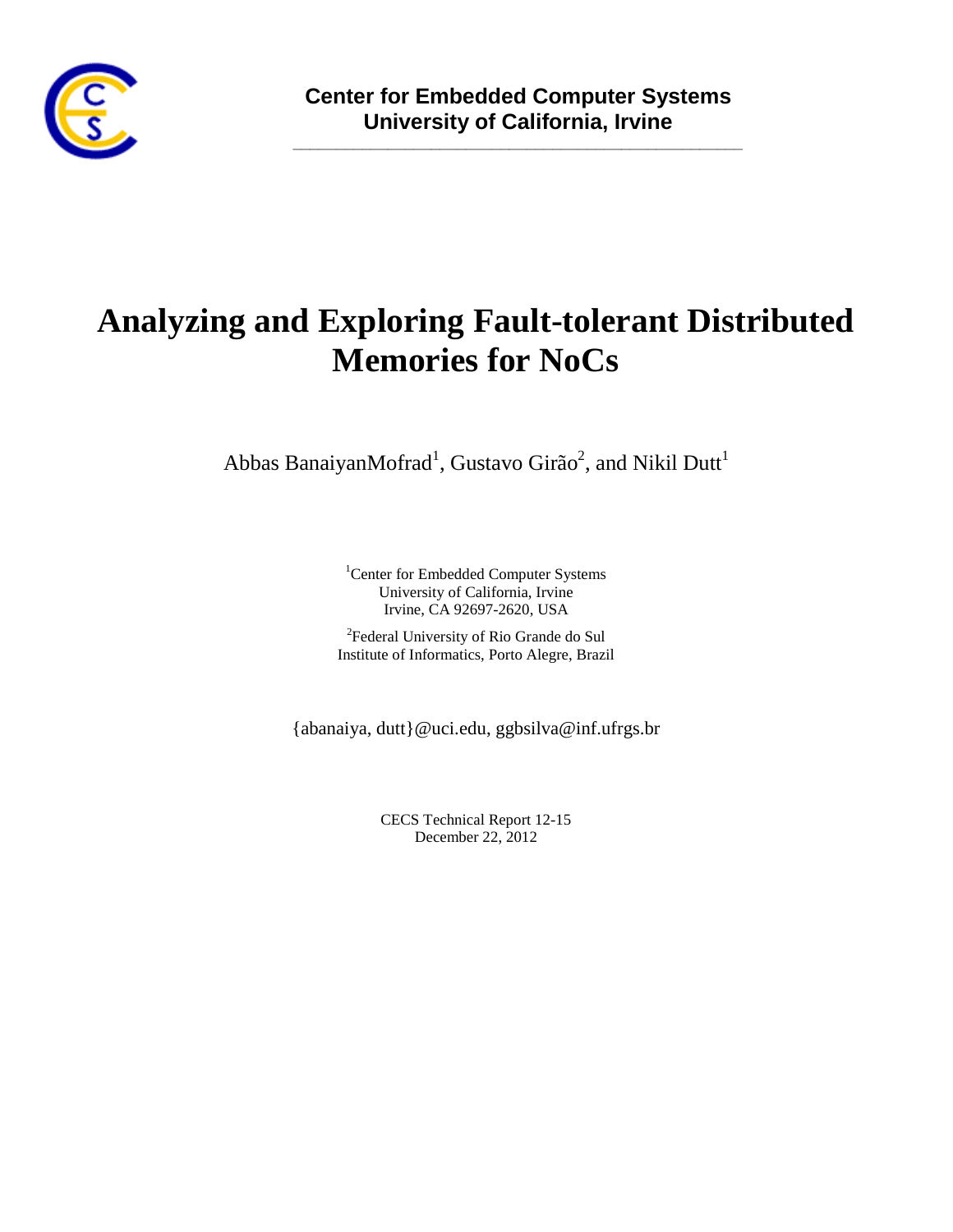# Analyzing and Exploring Fault-tolerant Distributed Memories for NoCs

Abbas BanaiyanMofrad and Nikil Dutt Center for Embedded Computer Systems University of California, Irvine, CA, USA

{abanaiya, dutt}@uci.edu

*Abstract***— Advances in technology scaling increasingly make Network-on-Chips (NoCs) more susceptible to failures that cause various reliability challenges. With increasing area occupied by different on-chip memories, strategies for maintaining faulttolerance of distributed on-chip memories become a major design challenge. We propose a system-level design methodology for scalable fault-tolerance of distributed on-chip memories in NoCs. We introduce a novel reliability clustering model for faulttolerance analysis and shared redundancy management of onchip memory blocks. We perform extensive design space exploration applying the proposed reliability clustering on a block-redundancy fault-tolerant scheme to evaluate the tradeoffs between reliability, performance, and overheads. Evaluations on a 64-core chip multiprocessor (CMP) with an 8x8 mesh NoC show that distinct strategies of our case study may yield up to 20% improvements in performance gains and 25% improvement in energy savings across different benchmarks, and uncover interesting design configurations.**

# I. INTRODUCTION

Technology scaling has an increasing impact on the resilience of CMOS circuits [\[1\],](#page-6-0) resulting in a host of reliability challenges such as manufacturing defects, wear-out, and parametric variations [\[2\].](#page-6-1) For example, effects such as process variation (PV) and negative bias temperature instability (NBTI) are increasingly threatening the reliability and lifetime of emerging NoC-based multi/many-core processors [\[7\].](#page-6-2) Beside process variation, variation in voltage and temperature and manufacturing defects coupled with voltage/frequency scaling makes systems more vulnerable to both permanent and transient faults [\[3\].](#page-6-3) Meanwhile, major variances in fault behavior are expected, as faults are highly sensitive to temperature, background noise, voltage changes, and other factors [\[4\].](#page-6-4) By increasing the number, amount, and hierarchy of on-chip memory blocks in such systems, reliability of the memory architecture becomes more challenging in the design of such systems, for both late CMOS and emerging technologies [\[4\]\[5\].](#page-6-4) To overcome such reliability challenges, we need to develop new approaches that integrate reliability strategies at multiple levels of the design hierarchy, and which take into account power, performance, cost, as well as user requirements.

Many research efforts have already investigated faulttolerant schemes for NoC architectures [\[6\]\[7\],](#page-6-5) with a primary focus on fault-aware routing, reliable communication, and fault-tolerant routers. However, research on coupling memory

Gustavo Girão

Federal University of Rio Grande do Sul Institute of Informatics, Porto Alegre, Brazil ggbsilva@inf.ufrgs.br

and NoC reliability is still in its infancy [\[3\].](#page-6-3) Indeed, there are few works studying the reliability of on-chip memories at the network level [\[8\].](#page-6-6) However, to the best of our knowledge, there have been no previous system-level efforts that model and analyze redundancy management and fault-tolerance of distributed on-chip memories in NoCs.

This paper makes the following **main contributions**:

- We propose a system-level design methodology for scalable fault-tolerance of distributed on-chip memory blocks in NoC architectures.
- We introduce a novel reliability clustering model for efficient fault-tolerance analysis and shared redundancy management of on-chip memory blocks. Each cluster represents a group of cores that have access to shared redundancy resources for protection of their memory blocks.
- We develop analytical models for analysis of reliability, latency, and area overhead leveraging reliability clustering, and use these for design space exploration of fault-tolerant distributed memories for NoCs.
- We perform extensive design space exploration applying the proposed reliability clustering on a block-redundancy faulttolerant scheme to evaluate the tradeoffs between reliability, performance, and overheads.

We believe that our proposed design methodology will engender NoC architectures capable of efficiently responding to the multiple challenges of increasing fault rates, variation in fault behaviors, local interconnects, non-uniform memory access latency, limited shared redundancy, and susceptibility to transient variations. *To the best of our knowledge, ours is the first work to comprehensively analyze and explore distributed memory reliability in NoC-based multicore architectures.*

## II. RELATED WORK

There is a large body of work addressing NoC reliability, from the perspectives of NoC interconnects [\[6\]\[7\],](#page-6-5) routing algorithm[s](#page-6-7) [\[10\],](#page-6-7) communication infrastructur[e](#page-6-8) [\[9\],](#page-6-8) and microarchitecture [\[8\]\[11\].](#page-6-6) Park et al. [\[6\]](#page-6-5) propose a set of techniques to protect against the most common sources of transient failures in on-chip interconnects including link errors, and single-event upsets within the router. Fu et al. [\[7\]](#page-6-2) propose novel techniques at both intra-router and inter-router levels to mitigate the impact of PV and NBTI on NoC. A stochastic communication paradigm is proposed i[n](#page-6-8) [\[9\]](#page-6-8) to provide faulttolerant communication. Similarly, Puente et al. [\[10\]](#page-6-7) explore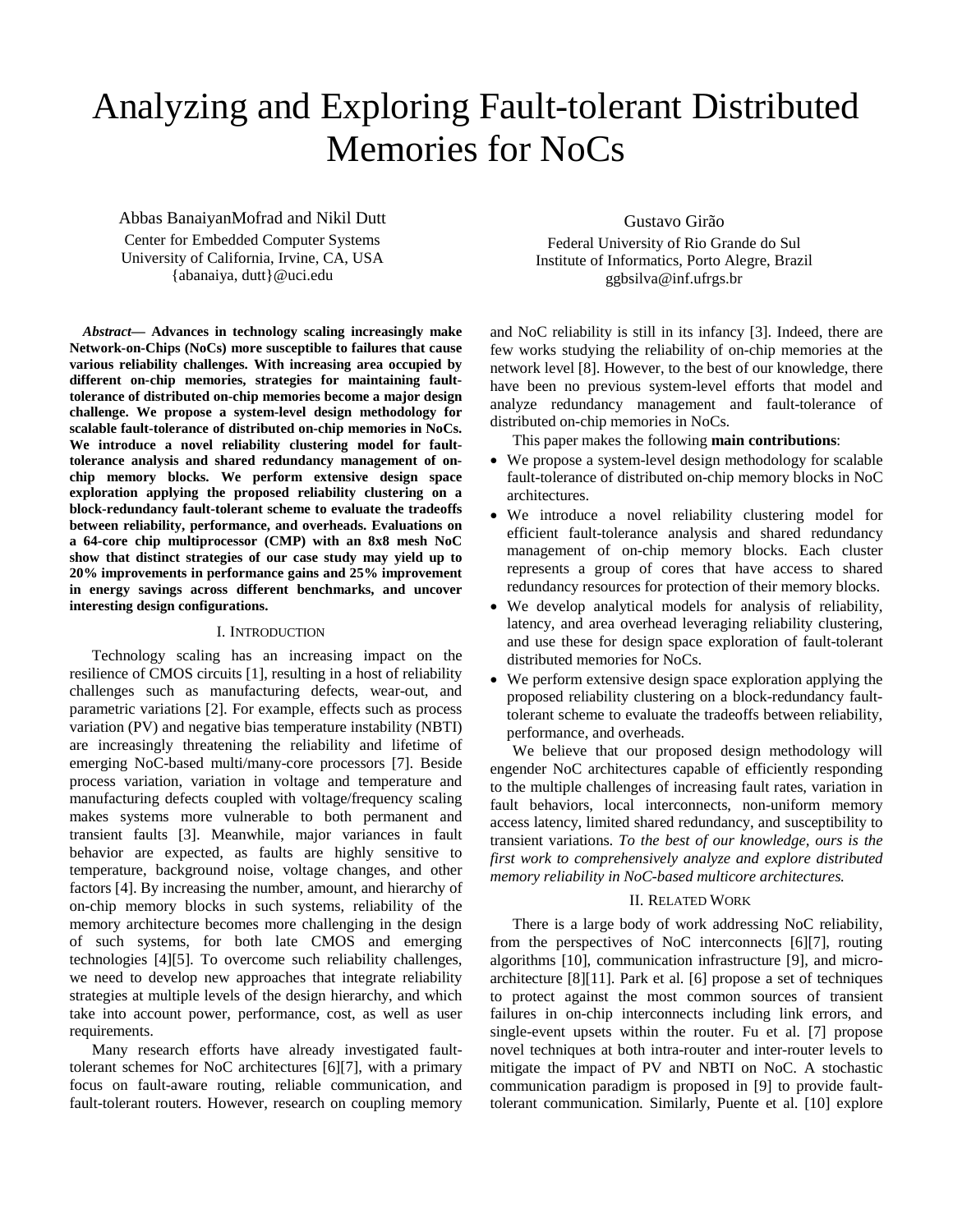how NoC routing algorithms can route around faults and sustain network functionality in presence of faults.

While reliability modeling and analysis of NoCs has been studied extensively [\[23\]\[24\]](#page-7-0)[\[25\],](#page-7-1) reliability analysis of memory sub-system in NoCs has not received much attention. Kim et al. [\[23\]](#page-7-0) present a queuing-theory-based model for evaluating the performance and energy behavior of on-chip networks. In [\[24\]](#page-7-2) a fault-tolerant analysis of different mesh NoC architectures including the topology, the router structure, and the number of network interfaces is presented. Dalirsani et al. [\[25\]](#page-7-1) propose an analytical model to assess the reliability factor of a mesh NoC against transient faults effects on switches and routing algorithms. Recently, Yamamoto et al. [\[26\]](#page-7-3) proposed an architecture level unified reliability evaluation methodology to explore the impact of NoC router layout on the system's lifetime. Aisopos et al. [\[27\]](#page-7-4) proposed a circuit-level fault modeling tool that can be integrated in system-level network simulators to capture runtime PV-induced faults in the NoC.

In the context of memories, there is a large body of previous work on fault-tolerant design of on-chip cache memories, mostly proposed for single core processors [\[12\]\[13\]](#page-6-9)[\[14\].](#page-7-5) However, they face severe limitations when they are applied to emerging NoC-based multi-core/many-core architectures with distributed on-chip memories where the number of access points (cores) and memory banks are numerous, access latencies are not unified, interconnect backbone affects the reliability, and both memory and redundancy are probably shared among all cores. Since the redundancy is limited and shared in such architectures, effective redundancy organization can greatly affect various design metrics such as reliability, performance, power, and area overhead. The efficient use of an interconnect backbone in NoCs helps designers develop more powerful fault-tolerant schemes for protection of distributed memories using its high flexibility to manage redundancy among different banks. Unfortunately, existing efforts have not addressed the need for a system-level framework that explicitly models distributed memories, analyzes redundancy organization, and which supports exploration of reliable distributed on-chip memories for emerging multi/many-core architectures -- the key contribution of our work.

# III. SYSTEM-LEVEL FAULT-TOLERANCE MODELING

A methodology for fault-tolerance of distributed memory systems for scalable NoC platforms faces several challenges, requirements, and features:

- Wiring overhead and interconnect delay are dominant challenges; communication becomes extremely expensive and must be strictly limited to localized interconnect.
- In contrast with traditional fault-tolerance schemes, new approaches must be highly topology-aware. This limits the physical placement and access policy of redundant elements as well as available strategies to verify the correctness of memory blocks that use them.
- Fault-tolerant schemes must consider not only the amount of redundancy, but also how it is organized and distributed to deal with increasing fault rates and criticality of communication paths.
- Redundancy must be managed flexibly as a shared (rather than a fixed) resource to deal with variable fault rates and high rates of failure. The shared redundancy must be configurable and must exploit the underlying interconnect.
- Low cost fault-tolerance schemes must exploit and leverage a system's "inherent" redundancy.
- Fault tolerance should be addressed at higher design abstraction levels to gain more control over design issues such as communication cost, limited redundancy, and variance in fault behaviors. Typically, the main cost for fault tolerance is the overhead of redundant elements. However, the interplay between redundancy and interconnect complexity is a major design issue in reliable NoCs.

In the following, we present analytical models and a system-level methodology for fault-tolerant design of distributed on-chip cache memories for a tiled NoC-based CMP. Note that for this work we focus on shared L2 banks as the memory blocks which needs to be protected. However, our approach can be applied to any form of on-chip memory architecture in NoCs that need reliablity. We present a novel reliability clustering concept for scalable, modular, and efficient design and implementation of fault-tolerant schemes applied to protect the memory blocks. Our analytical models cover a Reliability model, Access latency model, and Area overhead model. Using these models, we can analyze the tradeoffs between yield, performance, and energy/area overheads of a fault-tolerant design of distributed memories in NoCs.

# *A. Exemplar NoC Architecture*

To illustrate our approach, we experiment on an exemplar tiled NoC-based CMP, where each tile comprises a processor core, private L1 data and instruction caches, a shared L2 cache bank, and network router/switch. Tiles are interconnected as a 2-D mesh via a network-on-chip infrastructure. Figure 1 shows our baseline 64-core CMP with an 8x8 mesh NoC. Based on our cache organization, the L2 bank is a portion of the larger distributed shared last-level cache (LLC). The baseline design assumes a Non-Uniform Cache Architecture (NUCA) [\[15\]](#page-7-6) for LLC. A directory-based protocol is implemented in order to maintain cache coherence.



Fig. 1. Baseline Architecture.

# *B. Reliability Clustering*

To model fault-tolerance and organize redundancy we divide the whole NoC into *clusters* comprised of multiple groups of tiles. Each cluster is a subsection of the base NoC with the same topology but in a smaller group of tiles. The clustering is used to partition redundancy sharing among the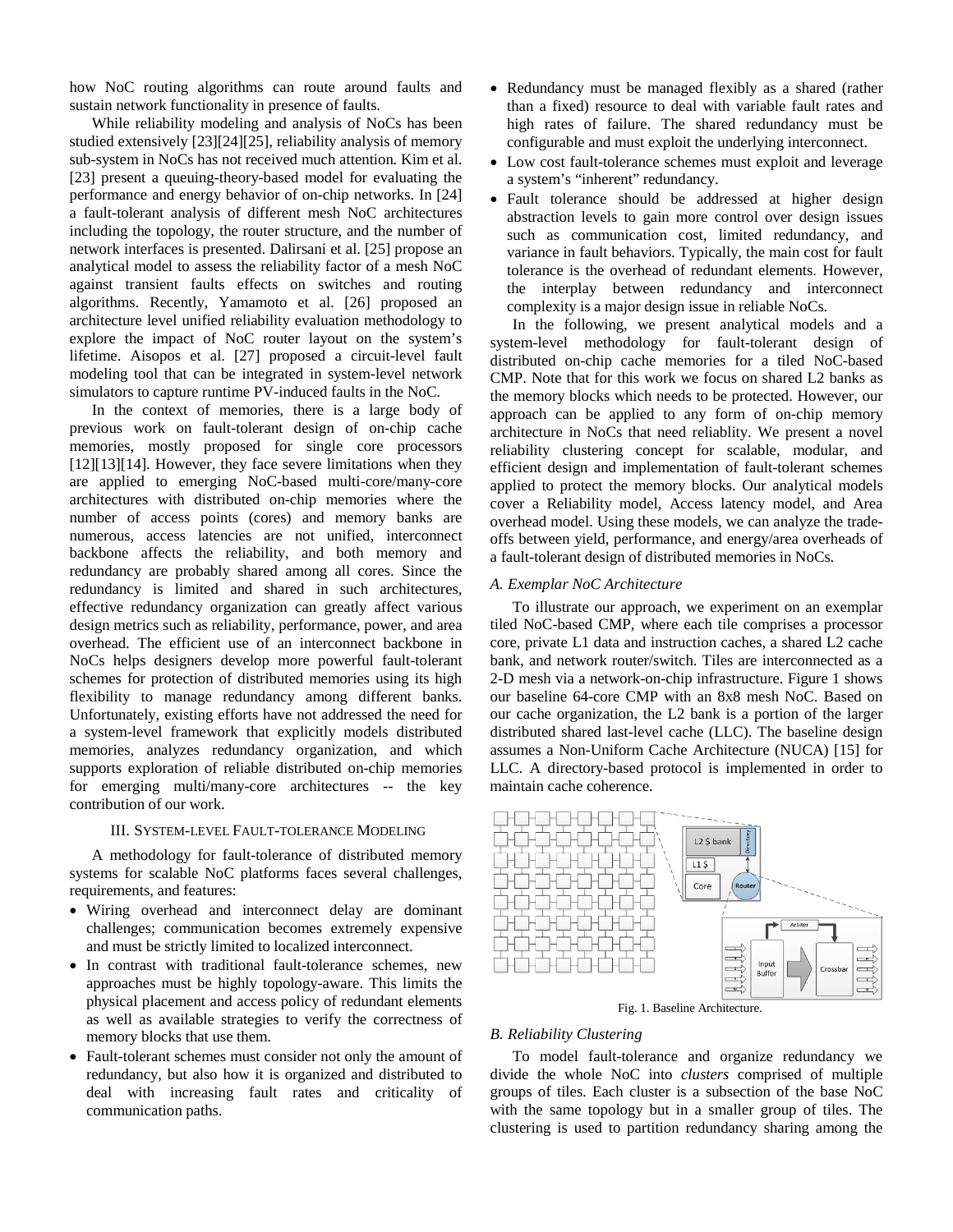tiles inside the cluster. In each cluster, some specific tiles (e.g., center tiles) contain the redundancy used for fault-tolerance of all tiles inside the cluster; these are labeled as redundancy nodes. These redundancy nodes can be used flexibly to accommodate different fault-tolerance schemes and varying forms of redundancy, such as redundant rows/columns/blocks; exploiting sections of available clear/faulty blocks as redundancy; and ECC codes. Furthermore, we leverage the available interconnect backbone to support implementation of a variety of modular, scalable, and efficient fault-tolerance schemes. For instance, in our exemplar tiled NoC architecture, we modify the direct router connected to the redundancy nodes to support our selected fault-tolerant scheme.

Because such clustering organization is independent of a particular topological structure, various physical topologies can serve as fixed-silicon but dynamically reprogrammable reliable multicore clusters on top of NoC platforms. Meanwhile, the inherent reconfigurability allows customizing clusters according to not only the clustered and varying fault rates but also to application communication patterns and resilience needs. Therefore, clusters can be defined statically or dynamically during runtime. For the sake of simplicity, here we consider static clustering.

Our mesh-based NoC is composed of *N* nodes, *C* clusters, with each cluster containing a  $dx/d$  mesh of tiles  $(d =$  cluster dimension size). The size and number of clusters can affect the yield, overhead, and network latency. The cluster dimension size (*d*) would determine the upper bound on latency of faulttolerant LLC accesses. Depending on the shape and size of each cluster, number of clusters, amount of redundancy, and distribution of redundancy among clusters, we can explore different design strategies which meet various design constraints.

#### *C. Reliability Model*

To estimate the yield and reliability of the cache, we model the probability of having an operational cache using a fault tolerant scheme. Here, we consider a block-redundancy faulttolerant scheme as our case study. Let's assume an *n* way setassociative cache with *m* sets, *k* bits per block with a fault probability  $P_{\text{b}it}$ . We consider a block as faulty if it contains at least one faulty bit. So the probability of failure for each block that has at least one faulty bit is:

$$
P_{\text{fblock}} = 1 - (1 - P_{\text{fbit}})^k \tag{1}
$$

We consider a set as faulty if at least half of its blocks are faulty. So the probability of failure for each set is:

$$
P_{\text{fset}} = \sum_{n/2}^{n} \binom{n}{i} P_{\text{fblock}}^{i} \tag{2}
$$

Let us assume that there are *R* redundant rows. Hence, for a good cache, among rows, at most *R* rows can be faulty. Hence, the probability that a cache is operational is:

$$
P_{\text{Cache}} = \sum_{i=0}^{R} \binom{m+R}{i} P_{\text{fset}}^i (1 - P_{\text{fset}})^{m+R-i} \tag{3}
$$

Here, we consider yield of a single cache (Y) equal to probability of being operational. So the efficient yield of the cache [\[13\]](#page-6-10) would be:

$$
Y_{eff} = \frac{m}{m+R} Y \tag{4}
$$

# *D. Latency Model*

We model LLC access latency as the time between issuing a LLC request and receiving a fault-free block. This timing depends on the access latency of requested block, redundancy access latency, and delay of applying the fault-tolerant method. Thus:

$$
D_{avg} = max(D_M, D_R) + D_F \tag{5}
$$

Here,  $D_{\text{ave}}$  is the average delay of accessing redundancy from all nodes in a cluster.  $D_M$ ,  $D_R$ , and  $D_F$  are average delay of accessing the requested memory block, accessing the redundancy, and fault repair operation, respectively.

We consider  $D_M$  as the latency of accessing a memory block (here LLC block) from the requesting core which given by:

$$
D_M = D_{MACess} + D_{MNet} \tag{6}
$$

where, *DMAccess* is the L2 access latency and *DMNet* is the latency to access the requested block throughout the network. Note that in case the requested block is in the local L2 bank, this latency is zero.

We consider  $D_R$  as the latency of accessing the redundancy (here spare block) from the requesting core which given by:

$$
D_R = D_{RAccess} + D_{RNet} \tag{7}
$$

where,  $D_{RAccess}$  is the redundant element access latency and *DRNet* is the latency to access the redundant element throughout the network.

# *E. Area Overhead Model*

In this model we consider the area overhead of redundant elements in addition to the overhead of fault-tolerant scheme:

$$
A = C \times (R_c + F_c) \tag{8}
$$

Here,  $A$  is total area overhead of the system protection.  $R_C$ and  $F_C$  are the area overheads of redundant elements and faulttolerant logic per cluster, respectively. The overhead of redundancy per cluster equals the total redundancy divided by the number of clusters. The overhead of fault-tolerant logic is proportional to the number of redundancy nodes  $(N_R)$  and is given by:

$$
F_c = F_n \times N_R \tag{9}
$$

Here,  $F_n$  is the overhead of the fault-tolerant scheme logic added to each node that contains redundancy. The  $F_n$  overhead depending on the fault-tolerant scheme, can be either fixed or depends on other parameters like cluster size or amount of redundancy.

### IV. SAMPLE DESIGN SPACE EXPLORATION

To illustrate the flexibility and utility of our exploration methodology, we outline a sample design space exploration study using the exemplar NoC platform, and present results of two exploration studies with redundancy sharing at the intracluster level and inter-cluster level configurations.

#### *A. Methodology*

We use SoCIN, a cycle-accurate SystemC model of a Mesh-based NoC [\[16\]](#page-7-7) that uses Wormhole switching with a 4 phit buffer size and an XY routing to avoid deadlocks. SoCIN router contains input buffers, the arbiter, the crossbar, and the links as depicted in Fig. 1. Also, the flow control in this NoC is handshake based. Each router is connected to a 1MB L2 cache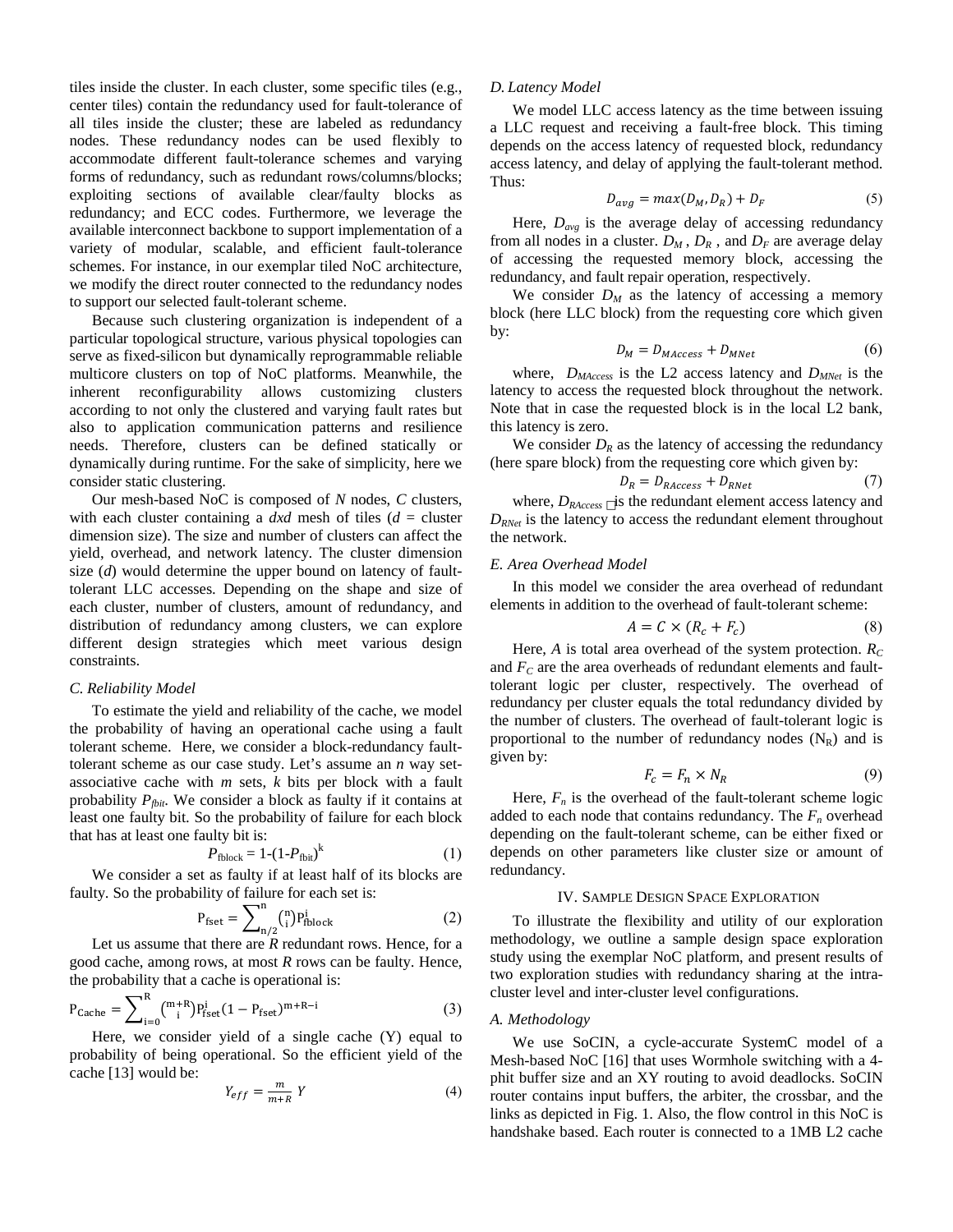bank. All L2 cache banks share the same address space of 64 MB LLC. Additionally, for each router, there is a module generating data and instruction requests based on memory traces obtained from a Simic[s \[17\]](#page-7-8) simulation using 64 sparcV8 as cores. Table I summarizes the experimental setup of our architecture.

| TABLE I. EXPERIMENTAL SETUP       |                                                                                                                                                          |
|-----------------------------------|----------------------------------------------------------------------------------------------------------------------------------------------------------|
| <b>Processor Cores</b>            | 64 SPARC V8                                                                                                                                              |
| L1 Inst./Data Cache               | 2 Banks, 32KB each, 4-Way, 32B block, 2 cycle                                                                                                            |
| L <sub>2</sub> Cache (shared LLC) | 64 Banks, 1MB each, 8-Way, 64B block, 10 cycle                                                                                                           |
| Memory Latency                    | 250 cycles                                                                                                                                               |
| Interconnect                      | NoC of 2D mesh (8x8 for 64 banks) 32-byte links<br>(2 flits per memory access), 1-cycle link latency, 2-<br>cycle router, XY routing, 4 phit buffer size |
| Frequency                         | $1.0$ GHz                                                                                                                                                |
| <b>Integrated Technology</b>      | $45 \text{ nm}$                                                                                                                                          |

A workload of parallel programs with very distinct behaviors is created using benchmarks from SPLASH[2](#page-7-9) [\[18\],](#page-7-9)  PARSEC [\[19\],](#page-7-10) and a parallel version of MiBench [\[20\]](#page-7-11) suites. Using the Simics simulator, we extract all memory requests (data and instructions) by executing these applications in parallel. With these memory traces as input to our framework, we are able to extract performance, and energy results. The performance results are the total number of cycles to execute all 64 parallel applications and the energy results are obtained from Cacti 6.5 [\[21\]](#page-7-12) for the memory subsystem and from Orion 2.0 [\[22\]](#page-7-13) for the network-on-chip.

For the sake of this study, faulty LLC banks are modeled randomly since SRAM cell faults occur as random events. These random faults are due to the major contribution of the random dopant fluctuation to the process variatio[n](#page-6-10) [\[13\].](#page-6-10) A recent work in resilience roadmap reports the predicted probability of failure for inverters, latches, and SRAM cells as a function of technology node [\[1\].](#page-6-0) Based on their results the probability of failure for SRAM cells can be up to 2.6e-4. Here, since our case study is a block-redundancy fault-tolerant scheme and the analysis is at system level, we model failures at the block level. Based on that, the probability of block failure would be up to 7e-2. To enable a fair analysis during our evaluation, we consider 8 fault rates ranging from 1e-3 to 7e-2.

To determine the amount of redundancy based on the probability of operation of cache in Eq. 2, if we want to keep the reliability more than 99%, the redundancy (R) should be more than 2%. On the other hand, to keep effective yield more than 95%, we should keep the redundancy less than 5%. Thus we consider redundancy for any value ranging from 2% to 5%.

# *B. Design Space Exploration Studies*

We evaluate the impact of system-level reliability clustering on performance, energy, and area overhead of the system using simulation runs of the experimental platform described earlier. For different system configurations we change one design parameter such as fault rate or amount of redundancy and study its effect on different design metrics of the memory subsystem. We consider the design space at two levels: intra-cluster and inter-cluster.

*1) Cluster-level (Intra-cluster):* Here, we study the effect of redundancy distribution (number and location of redundancy nodes) on system design metrics. In this set of results, we consider the whole NoC as one cluster, fix either the amount of redundancy or fault rate, and change the redundancy distribution. In these experiments we explore the redundancy organization by changing either the number of nodes which contain redundancy (redundancy nodes) or their location. Redundancy node distribution can be studied in two directions, ranging from central nodes to all outward nodes or ranging from corner nodes to all inward nodes. Redundant elements are spread equally among all nodes which contain redundancy. Proposed distributions are selected based on a regular and scalable pattern which is independent of the size of the cluster. Figure 2.a presents some possible distributions for our base architecture with four redundancy nodes. Here, for each redundancy distribution we have other variations of the distribution by spreading the nodes from the center (Option 1) towards the corners (Option 4). Note that the label N.X means that the configuration has N nodes with redundancy and X representing the distribution option. Higher values of X represent redundancy nodes that are closer to the corners.

*2) System level (inter-cluster):* Here, we investigate the effect of node clustering and shared redundancy management among clusters on system design metrics. In this set of results, we change the number and size of clusters while fixing the total redundancy in the system. We select the size and number of clusters based on a regular and scalable pattern. Redundancy is spread equally among all clusters and all redundancy nodes inside each cluster. Here, we put the redundancy nodes in the center of each cluster. The intuition behind this approach is to guarantee that the redundancy nodes are always surrounded by a certain number of cores. This has the goal of not only minimizing the average distance between the cores and the redundancy nodes but also minimizing the variance in the average distance for each case. Figure 2.b presents some possible clustering and distribution of redundancy for our base architecture with four central redundancy nodes per cluster. Here we illustrate sample distributions for 1, 2, 4, 8, and 16 clusters with 4, 8, 16, 32, and redundancy nodes, respectively.



Fig. 2. Possible configuration patterns in a) cluster-level, b) system-level, with four redundancy node per cluster

## V. SAMPLE EXPLORATION RESULTS

The results in this section represent the normalized performance/energy results of the block-redundancy scheme using the proposed clustering methodology, with respect to a baseline system without fault-tolerance support. This means that any access to a faulty memory address implies on off-chip memory access to retrieve the data.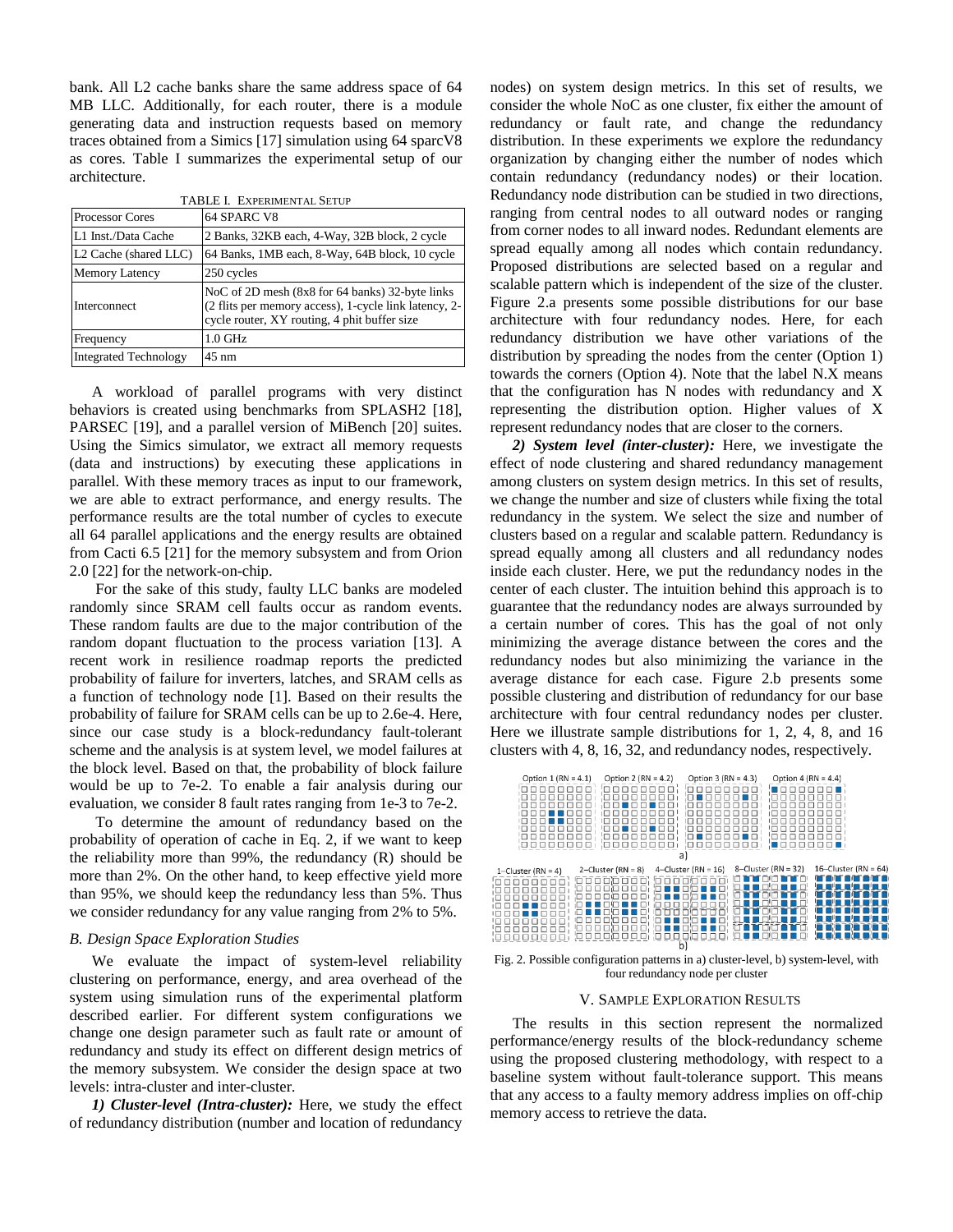

Fig. 3. Normalized performance improvement of different cluster-level configurations across different a) benchmarks, b)fault rates, c)amount of redundancy

#### *A. Cluster-level Results*

Fig. 3.a shows the gains of performance – the normalized execution time to the baseline – for each configuration shown in Fig. 2.a with 3% of memory redundancy and also 3% of block fault rate in the system. Note that 3% block fault rate means that 3% of all memory blocks in the system are faulty. This figure shows the susceptibility of performance gains varying from one application to another. Some configurations present better result than others depending on the application but for most applications, in this particular case of 3% of block fault rate and memory redundancy, the configuration 16.2 seems to be the best option for this particular amount of redundancy and block fault rate.

Figure 3.b presents the average performance results over all benchmarks when using 3% of memory redundancy and changing the block fault rate in the system. We note that configurations using too many redundancy nodes do not present good results. This may suggest that the best distribution must not have a small amount of redundant memory per node because this will spread the redundant area too much, creating a higher average NoC distance between the nodes.

For a second experiment we evaluate the effect of different amounts of redundancy for cluster level (Fig. 3.c). In this experiment, we fix the block fault rate to 3%. It is important to clarify that even with an amount of redundancy higher than the block fault rate, the location of the faults is not equally distributed and some portions of the system can, in the worst case, contain all the faulty blocks. Hence, there is still the occasional necessity to reach for redundancy memory on other nodes and eventually, nodes that are far way. In Fig. 3.c we see an inversion from 4% of redundancy memory: configurations that were inferior in the previous experiments start to present better performance and those that were previously superior now appear to become worse. This suggests that at some point when the total of redundancy memory is higher than the amount of faulty blocks in the system, it is better to have the redundancy nodes in the corners. This could be due to the fact that as the XY routing tends to concentrate the load in the center of the NoC [\[28\],](#page-7-14) these packets for redundancy memory requests (which now occur less frequently) may generate less contention if avoiding the middle of the NoC.

#### *B. System-level Results*

For the inter-cluster case we put the redundancy nodes in the center of cluster and change the size and number of clusters. Similar to Fig. 3.a, Fig. 4.a presents the results at the inter-cluster level in terms of performance gains when fixing the redundancy memory at 3% and the block fault rate also at 3%. In this particular case there is not much variation from one

application to another, but it is possible to see a lot of variation for the 64 configuration. This is a configuration that spreads the redundancy data equally throughout all the nodes and therefore is more susceptible to different memory access rates. For lower memory access it works well because there are few redundancy memories per node across all nodes. For high memory access it may not work well since it has a higher chance to have a situation where the redundancy node may be too far away.

Figure 4.b presents performance results for these configurations with a total of 3% of redundancy memory while changes the block fault rate, ranging from 0.1% to 7%. The figure shows that the 8-cluster configuration has the better results. This is due to the fact that this configuration presents a low average distance between cores and redundancy area and also because this average distance does not vary too much considering all cores.

Figure 4.c presents results regarding the same exploration presented in Fig. 3.c but this time with this set of system level configurations. Similarly, we observe that a few changes occur after the point of 3% of redundancy memory but differently from the case of cluster level configurations, there is no clear change of scenario, i.e. the better result remain unchanged. This could be due to the fact that in this set of configurations there is no configuration that places the redundancy nodes in the edges of the NoC.

Overall, by looking at the results on both sets of experiments, it is possible to see that a good decision on where to place the redundancy nodes in the NoC can lead to a performance improvement of 20% in some of the cases. This is a relevant differential since it incurs no increase in overhead and only requires changing the redundancy organization.

#### *C. Energy Results*

Figure 5 presents the energy results (normalized to baseline) for both sets of experiments fixing a fault-rate of 3% and varying the redundancy from 0.1% to 7%. The trends here are quite similar to the one presented in Figures 3.c and 4.c. The difference is that since off-chip memory accesses consume more energy than regular on-chip memory accesses, the penalty for not having a redundancy memory hits the baseline the hardest. The results presented here show the energy savings of the redundancy cluster approaches compared to this baseline. The energy saved reaches 47% in the cluster-level approach and 51% in the system-level approach.

In Fig. 5.a we present the results for the intra-cluster level approach. The energy consumption in this experiment for the most part follows the same trend as the performance results. Some situations can present better results depending on the average distance between the cores and the redundancy nodes (like RN=16.2). If better distributed, the energy consumption to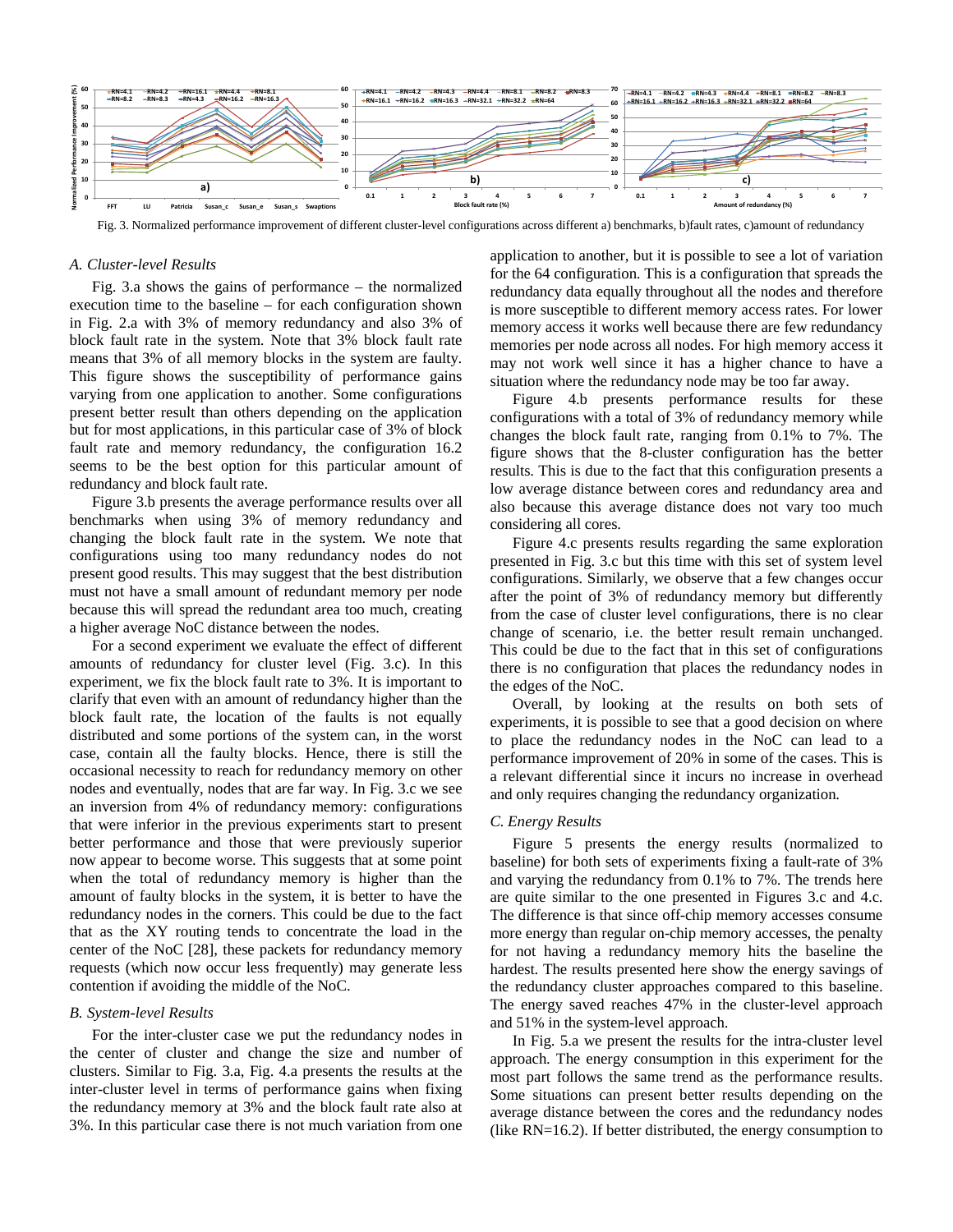

Fig. 4. Normalized performance improvement of different system-level configurations across different a) benchmarks, b)fault rates, c)amount of redundancy

reach the redundancy nodes will also be smaller. After the point where the amount of redundancy surpasses the block fault rate, some configurations that place the redundancy blocks far away from the center of the NoC present better results (like RN=8.3). This could be because of the tendency of XY routing to create more contention in the center of the NoC.

In Fig. 5.b the inter-cluster (system-level) approach energy savings are presented and although the trends are similar to the one presented in Fig. 4.c, the differences between the configurations with different number of clusters seem to be increased and therefore, the 8-cluster configuration presents the best results due to an even distribution of redundant blocks in the NoC without reducing the amount of redundancy per node too much. The 16-cluster results present a better result at 7% redundancy rate. This is due to the fact that in this system-level approach if the redundancy rate is much higher than the block fault rate, the amount of redundancy per node reaches a point where fewer and closer redundancy nodes are enough to cover the faults. With lower distance between the nodes, lower NoC energy is consumed.



Fig. 5. Energy results across different amount of redundancy for (a) Intra cluster level, (b) Inter-cluster (system-level) configurations.

# *D. Area Overhead Analysis*

For both set of intra-cluster level and inter-cluster (systemlevel) configurations, the area overhead based on Eq. 8 is proportional to the amount of redundancy in addition to faulttolerance overhead per cluster  $(F_C)$ . In case of fixed amount of redundancy, increasing the number of redundancy nodes would increase the  $F_C$  overhead based on Eq. 9. However, this increase in  $F_C$  contributes little to the total overhead in Eq. 8 and its effect is therefore negligible.

Our sample experimental results have shown that there is a large design space of alternatives and a need to explore the effects of different configurations.

# VI. CONCLUSION

To construct reliable memory architectures in emerging multi/many-core NoC platforms, designers must consider the interconnect, distribute and utilize redundancy efficiently to alleviate the high cost of fault-tolerance schemes, employ a hierarchical set of fault-tolerance strategies, and create novel design paradigms that consider system-level issues. In this paper, we proposed a system-level design methodology for scalable fault-tolerance of distributed on-chip memories in NoCs. We introduced a new concept of reliability clustering for efficient redundancy management and fault-tolerant design of memory blocks. Experimental results on an exemplar 64-core CMP with an 8x8 mesh NoC show that distinct design strategies of our block-redundancy scheme may present up to 20% of performance gains, and can uncover interesting design configurations. Future work will explore application-aware dynamic clustering of cores and shared memory redundancy for fault-tolerance.

#### ACKNOWLEDGMENT

This work was partially supported by NSF Variability Expedition Grant Number CCF-1029783. Also, this work was partially supported by CNPq Brazillian agency.

## **REFERENCES**

- <span id="page-6-0"></span>[1] S. R. Nassif, N. Mehta, and Y. Cao, "A resilience roadmap," In Proc. DATE, 2010.
- <span id="page-6-1"></span>[2] S. Borkar, "Designing reliable systems from unreliable components: The challenges of transistor variability and degradation," IEEE Micro, 2005.
- <span id="page-6-3"></span>[3] R. Marculescu, et al., "Outstanding Research Problems in NoC Design: System, Microarchitecture, and Circuit Perspectives" IEEE TCAD,2009.
- <span id="page-6-4"></span>[4] W. Rao, et al., "Toward future systems with nanoscale devices: Overcoming the reliability challenge," IEEE Computer Magazine, 2011.
- [5] N. Aymerich, et al., "New reliability mechanisms in memory design for sub-22nm technologies," In Proc. IOLTS, 2011.
- <span id="page-6-5"></span>[6] D. Park, et al., "Exploring Fault-Tolerant Network-on-Chip Architectures," In Proc. DSN, 2006.
- <span id="page-6-2"></span>[7] X. Fu, et al., "Architecting reliable multi-core network-on-chip for small scale processing technology," In Proc. DSN, 2010.
- <span id="page-6-6"></span>[8] F. Angiolini, et al., "Reliability Support for On-Chip Memories Using Networks-on-Chip," In Proc. ICCD, 2006.
- <span id="page-6-8"></span>[9] P. Bogdan, et al., "Stochastic communication: A new paradigm for faulttolerant networks-on-chip," In Proc. VLSI Design, Feb. 2007.
- <span id="page-6-7"></span>[10] V. Puente, et al., "Immunet: A cheap and robust fault-tolerant packet routing mechanism," In Proc. ISCA, Jun. 2004.
- [11] J. Kim, et al., "A Gracefully Degrading and Energy-Efficient Modular Router Architecture for On-Chip Networks," In Proc. ISCA, 2006.
- <span id="page-6-9"></span>[12] T. Thomas and B. Anthony, "Area, Performance, and Yield Implications of Redundancy in On-Chip Caches," In Proc. ICCD, Feb. 1999.
- <span id="page-6-10"></span>[13] A. Agarwal, et al., "A process-tolerant cache architecture for improved yield in nanoscale technologies," IEEE TVLSI, 2005.